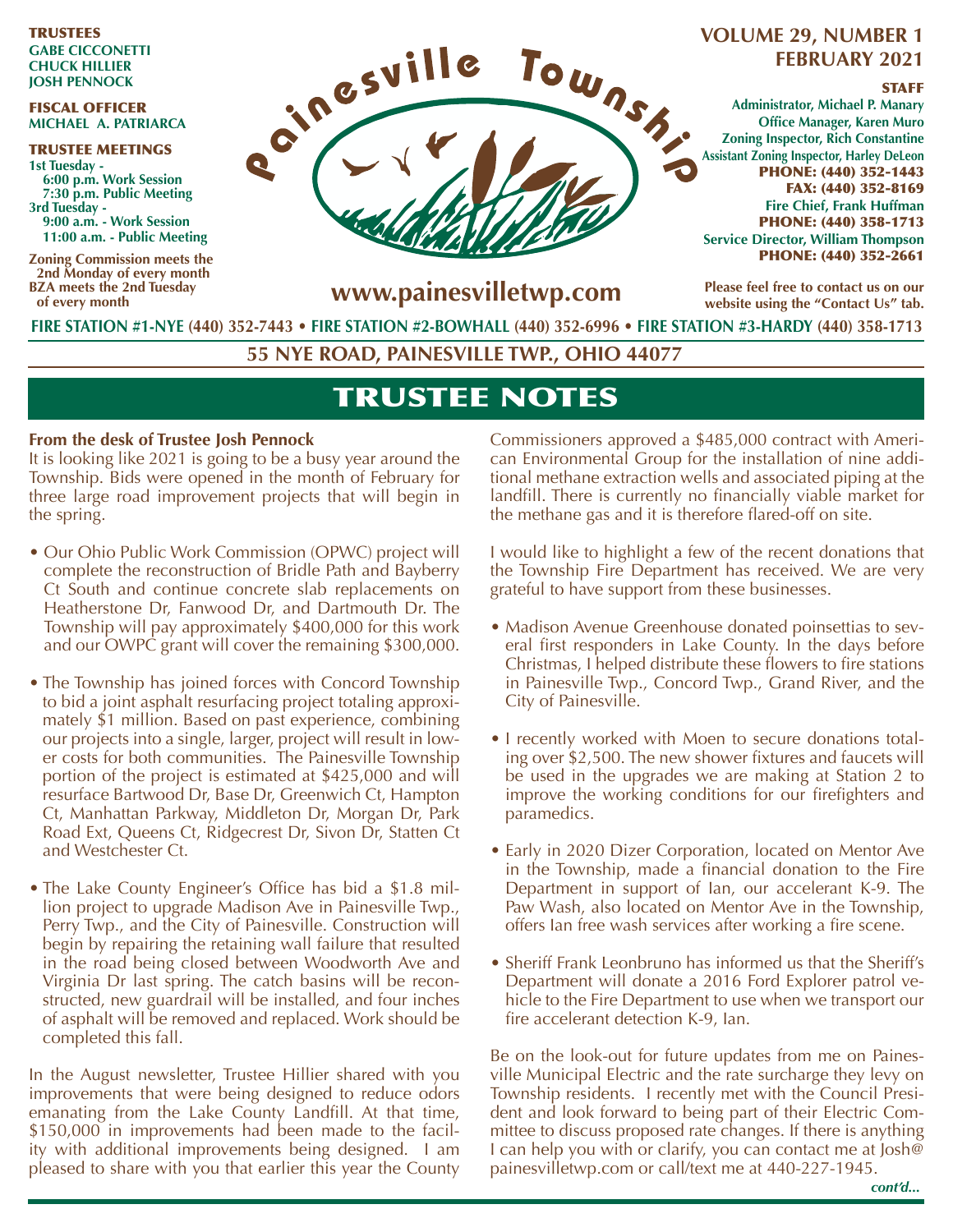# TRUSTEE NOTES - cont.

# **HIGHEST ACHEIVEMENT in OPEN and TRANSPARENT**



The Ohio Auditor of State, Keith Faber has awarded Paines-**GOVERNMENT IN OPEN AND FIRE TO AUDIT ALL STATES FIRE STATES GOVERNMENT Fire States Fighest** award for our most recent audit. The audit covers the fiscal years 2018 and 2019. The award recognizes local governments who maintain excellent records and complies with all accounting and audit require-<br>ments. This is the first time that Painesville Township has<br>been given this recognition. While the Township's dits have always been good with no findings by the Auditor's Office, the Trustees have implemented newer controls to assure that the taxpayers' money is managed in the most responsible manner possible. The Trustees have always been committed to transparency, and participate in the Auditor's programs such as Open Checkbook and registering for notifications from the Auditor's Office if the bank recon- ciliation fails to be completed timely.

> "The Board believes its most critical responsibility is to manage the taxpayers' money to ensure efficiency and long term fiscal stability" said Trustee Chairman Josh Pennock.

# TOWNSHIP NOTES

2020 was certainly a challenge for our residents, businesses, and your Township. The Township Administration and Departments all had to make changes quickly to adapt and continue to provide the services that our residents count on. Unfortunately, we had to cancel four of our six community events. (We were able to hold Resident Document Shredding Day, and recognize our Beautiful Lawn Award winners.) Going into 2021 we do not know when large gatherings will be permitted, but the Trustees are planning for six community events. We are currently planning for:

- The St. Patrick's Parade on Sunday, March 14
- Family Movie Night on Saturday, July 10
- Family Fun Day on Saturday, August 28
- Resident Document Shredding Day on Saturday, September 18
- The Children's Christmas Party on Saturday, December 11
- Beautiful Lawn Awards, June, July, and August

Residents and businesses were recognized with our annual Beautiful Lawn Awards. The following homes and businesses were recognized for maintaining exceptional landscaping in their yards:

#### **June**

140 Hickory Hill 177 Fairfield Rd. 1334 Bannerstone Dr. 1029 Madison Ave.

**July** 960 Pebble Beach Cove 130 Arbordale Ln. 867 Maplewood Ave. 1700 Mentor Ave.

#### **August**

210 Mill Morr Rd. 1455 Amberwood Ln. 220 Ridgecrest Dr. 239 Mountainside Dr. 37 Ridgecrest Dr.

The Township saw 140 new houses built.

We had 14 new businesses open in the Township. The Township Zoning Department issued an additional 322 permits for decks, pools, fences, sheds, and other construction and improvement projects.

The Trustees donated 2,000 face masks to Project Hope.

2020 was the third year that the Township has received a grant from NOPEC to make energy improvements at our five Township buildings. We have been able to make the following improvements to our buildings at no cost to the Township.

- We replaced the heating and air conditioning units in four of our five buildings. Plus one of the furnaces at the Service Garage.
- We replaced the lights in Township Hall with LED lights.
- Replaced the two doors at Township Hall. (old and rusted)
- We replaced the windows at Station One.
- Built a 'man door' at the Service Garage so we do not have to open the large garage doors every time we go in and out of the garage.
- Installed insulation in the bay ceilings at all three fire stations.

The Trustees continue to work on developing two new community parks for Painesville Township.

- The park on Bowhall Road has had trees and land cleared for the park. We are currently raising funds from donations and grants to fund construction and the amenities for the park.
- The Clyde C. Hadden Park was purchased from the Riverside Local School District. The Trustees are currently in the design stages to add a pavilion and some amenities. A big thank you to Ralph Wilson and Classic GMC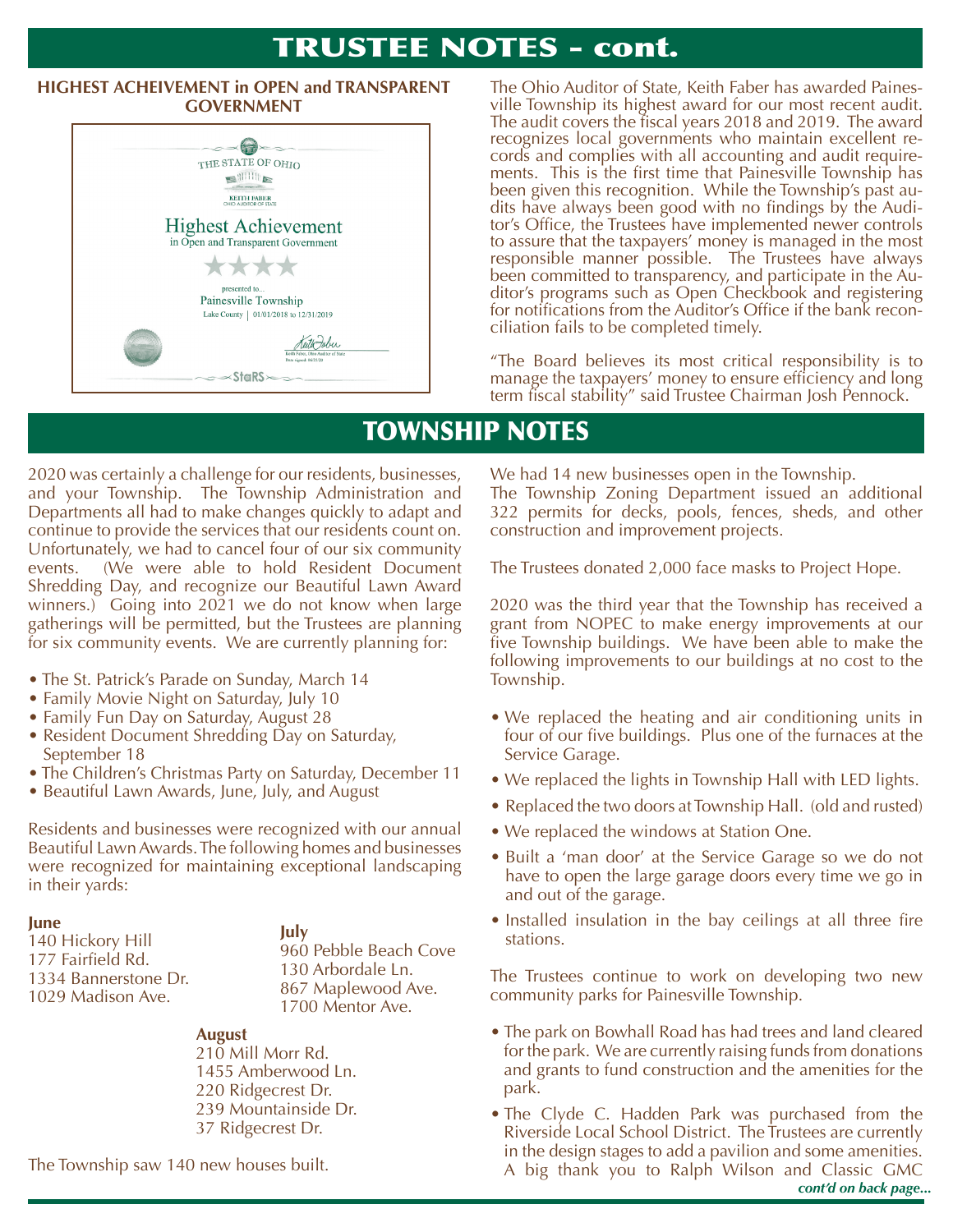# FIRE DEPARTMENT

#### **Fire Department Receives Award to Purchase New Cardiac Monitors**

On September 1, 2020 the Painesville Township Fire Department received the "Assistance to Fire Department Grant" from the Department of Homeland Security in the amount of \$112,695 to purchase three new cardiac monitor/defibrillators. The corresponding match for the department for this grant was \$10,269. The purpose of the AFG grant is to enhance the safety of the public and firefighters by providing direct financial assistance for critically needed resources. The AFG grant is highly competitive and is designed to assist fire departments based on funding priorities established by the Federal Emergency Management Agency. Panels of judges from FEMA rank all submitted applications to evaluate how well the applications match with pre-established criteria. These rankings are then paired with available funds until all of the grant funds are depleted.

The department used the AFG grant to purchase three new Lifepak 15 Monitor/Defibrillators. These monitor/defibrillators have replaced equipment that was considered obsolete and no longer being supported by the manufacturer. The new monitors have advanced capabilities that will provide the department's paramedics the best possible tools to make clinical decisions in the field and provide the best possible care for its patients.

Keeping the department's lifesaving equipment and technology up-to-date is important and has always been a priority for the department. The funding of the AFG grant has allowed the department's emergency medical crews to purchase the most reliable and best possible equipment to provide better patient care for Painesville Township residents. In addition to the increased capabilities and reliability for patients, the monitors have the added feature of CO monitoring built in to the units. This allows for firefighters to check



the carbon monoxide levels of a patient in the event of a CO emergency in a home or business and gives the department the ability to monitor firefighters during and after fires to detect CO exposure and provide intervention when needed.

With the purchase of these new monitor/defibrillators, the department has now enhanced their ability to determine the appropriate care and transport destination for patients during medical emergencies which allows them to provide the highest quality care and ensures the best possible outcome for all patients.

The Fire Department is proud to have one of the only arson detection K-9 dogs in the State. The vehicle that Lt. Gordon Thompson uses to transport 'Theo' to arson investigations is a 2006 car that needs to be replaced. Lake County Sheriff Frank Leonbruno has stepped up and offered to donate a vehicle that is being replaced to be the Township's new arson K-9 vehicle. The car is a 2016 Ford Explorer. Thank you Sheriff Leonbruno for this very timely cooperative effort to keep our arson K-9 in service!

# ROAD SERVICE DEPARTMENT

In 2020 the Service Department hauled 527 truckloads of brush that Township residents dropped off at the Brush Drop area located at the Service Garage. We also hauled 188 truckloads of leaves to local nurseries for recycling.

The brush, leaf, and yard waste drop off area will re-open for the 2021 season on Wednesday March 31st and will remain open on Wednesdays and Saturdays until December 4th. This service is for Painesville Township residents only. Hours are Wednesdays from 7:30 am until 3:00 pm and Saturdays from 10:00 am until 2:00 pm. The brush drop area is located off of Post Road adjacent to the Service Garage.

The annual curbside residential brush collection will be on Monday June 7th. All brush must be tied in bundles not exceeding four feet in length and placed at the curb by 7:30 am.

Timely ditch and stream management on your property is crucial to preventing flooding during normal rain events. As the spring approaches, please follow these tips to keep our ditches and streams flowing freely.

- Routinely check ditch channels for debris and new trash. Remove any trash and excessive debris immediately. Some woody debris is good for habitat.
- Never dump yard waste along a ditch bank. The waste will destabilize the banks which kill plants and the root system. Healthy vegetation stabilizes the banks.
- Never use heavy equipment (including riding mowers) within 10 feet of a ditch or stream.
- Clear any brush and debris from both sides of your driveway pipes.
- Do not blow or rake grass into a ditch or stream.

As the winter weather season winds down, our crews will be patching potholes as needed throughout the Township. If you know of a hole needing patched, please contact our Service Department at 440-352-2661. Not all roads in the Township are maintained by our Service Department. A list of roads in Painesville Township that are maintained by the Lake County Engineer or ODOT is available on our website at www.painesvilletwp.com.